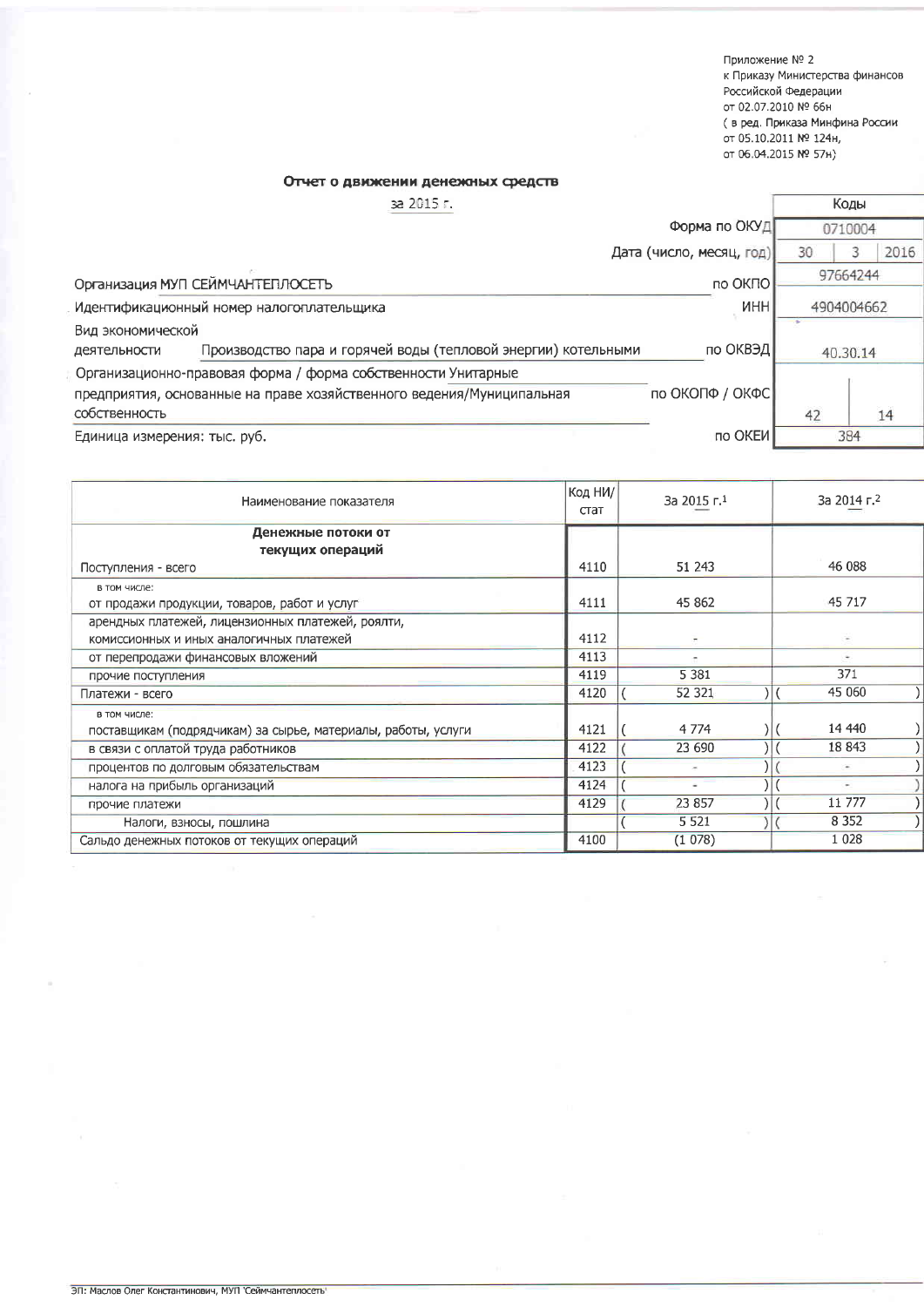| Форма 0710004 с. 2 |  |
|--------------------|--|
|                    |  |

|                                                               |                                |    | Ψυμπα υν <b>Ι</b> υυυπ υ. Ζ |  |  |
|---------------------------------------------------------------|--------------------------------|----|-----------------------------|--|--|
| Наи <del>мен</del> ование показателя                          | Код НИ/<br>За 2015 г.1<br>стат |    | За 2014 г. 2                |  |  |
| Денежные потоки от                                            |                                |    |                             |  |  |
| ИНВЕСТИЦИОННЫХ ОПЕРАЦИЙ                                       |                                |    |                             |  |  |
| Поступения - всего                                            | 4210                           |    |                             |  |  |
| <b>BITPI HOTE</b>                                             |                                |    |                             |  |  |
| от продажи внеоборотных активов (кроме финансовых влажений)   | 4211                           |    |                             |  |  |
| от продажи акций других организаций (долей участия)           | 4212                           |    |                             |  |  |
| от возврата предоставленных займов, от продажи долговых       | 4213                           |    |                             |  |  |
| ценных бумаг (прав требования денежных средств к другим       |                                |    |                             |  |  |
| лицам)                                                        |                                |    |                             |  |  |
| дивидендов, процентов по долговым финансовым вложениям и      | 4214                           |    |                             |  |  |
| аналогичных поступлений от долевого участия в других          |                                |    |                             |  |  |
| организациях                                                  |                                |    | S.                          |  |  |
| прочие поступления                                            | 4219                           | ÷  |                             |  |  |
| Платежи - всего                                               | 4220                           |    | $\sqrt{}$                   |  |  |
| в том числе:                                                  |                                |    |                             |  |  |
| в связи с приобретением, созданием, модернизацией,            |                                |    |                             |  |  |
| реконструкцией и подготовкой к использованию внеоборотных     |                                |    |                             |  |  |
| активов                                                       | 4221                           |    | $\vert$ (                   |  |  |
| в связи с приобретением акций других организаций (долей       |                                |    |                             |  |  |
| участия)                                                      | 4222                           |    | $\vert$ (                   |  |  |
| в связи с приобретением долговых ценных бумаг (прав           |                                |    |                             |  |  |
| требования денежных средств к другим лицам), предоставление   |                                |    |                             |  |  |
| займов другим лицам                                           | 4223                           |    | $\vert$ (                   |  |  |
| процентов по долговым обязательствам, включаемым в стоимость  |                                |    |                             |  |  |
| инвестиционного актива                                        | 4224                           | )  |                             |  |  |
| прочие платежи                                                | 4229                           | ١İ |                             |  |  |
| Сальдо денежных потоков от инвестиционных операций            | 4200                           |    |                             |  |  |
| Денежные потоки от                                            |                                |    |                             |  |  |
| финансовых операций                                           |                                |    |                             |  |  |
| Поступления - всего                                           | 4310                           |    |                             |  |  |
| в том числе:                                                  |                                |    |                             |  |  |
| получение кредитов и займов                                   | 4311                           |    |                             |  |  |
| денежных вкладов собственников (участников)                   | 4312                           |    |                             |  |  |
| от выпуска акций, увеличения долей участия                    | 4313                           |    |                             |  |  |
| от выпуска облигаций, векселей и других долговых ценных бумаг | 4314                           |    |                             |  |  |
| и др.                                                         |                                |    |                             |  |  |
| прочие поступления                                            | 4319                           |    |                             |  |  |
|                                                               |                                |    |                             |  |  |